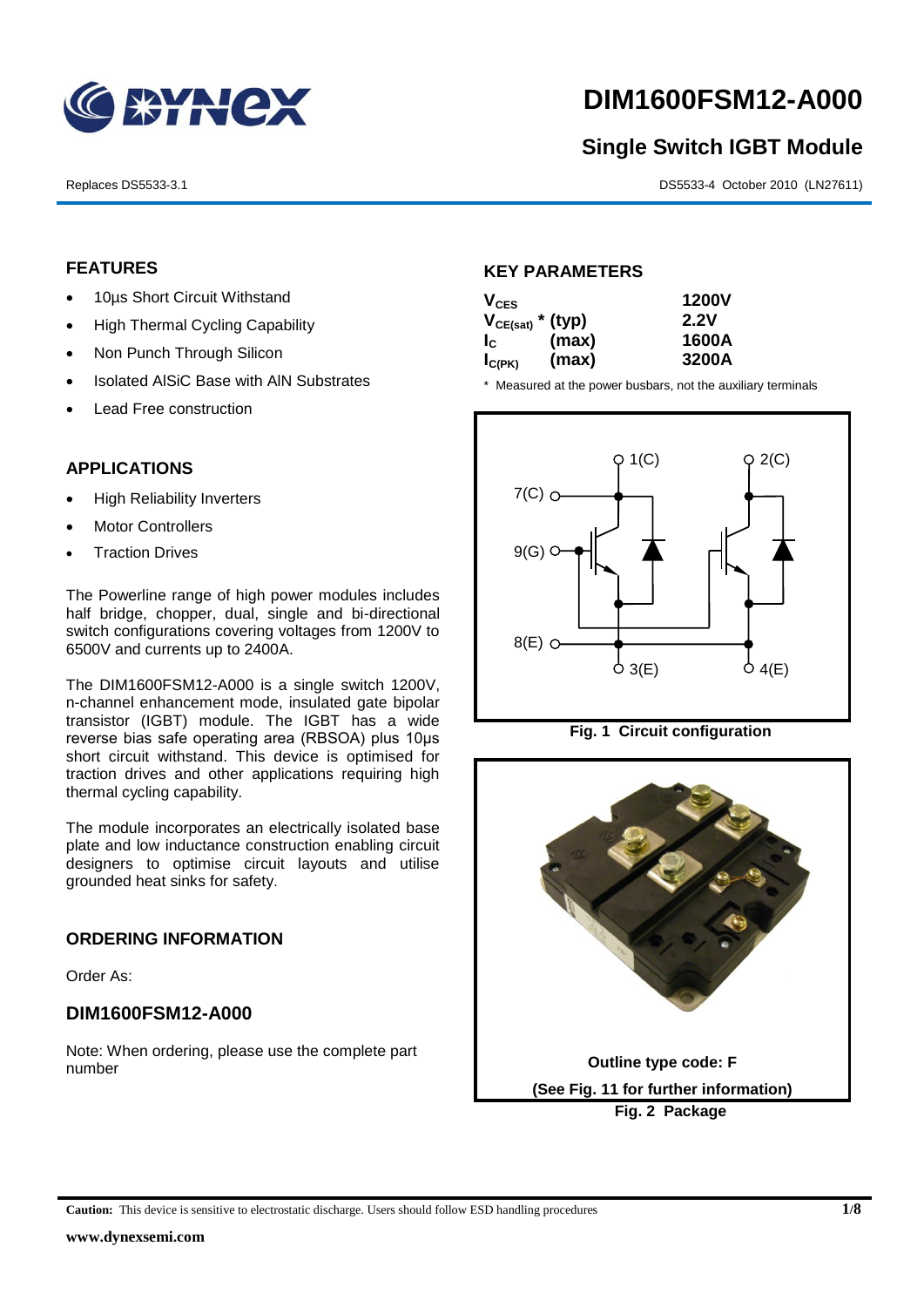# **ABSOLUTE MAXIMUM RATINGS**

Stresses above those listed under 'Absolute Maximum Ratings' may cause permanent damage to the device. In extreme conditions, as with all semiconductors, this may include potentially hazardous rupture of the package. Appropriate safety precautions should always be followed. Exposure to Absolute Maximum Ratings may affect device reliability.

## **Tcase = 25°C unless stated otherwise**

| Symbol            | <b>Test Conditions</b><br><b>Parameter</b> |                                                          | Max.  | <b>Units</b> |
|-------------------|--------------------------------------------|----------------------------------------------------------|-------|--------------|
| $V_{CES}$         | Collector-emitter voltage                  | $V_{GF} = 0V$                                            | 1200  | V            |
| $V_{\text{GES}}$  | Gate-emitter voltage                       |                                                          | ±20   | V            |
| $I_{\rm C}$       | Continuous collector current               | $T_{\text{case}} = 85^{\circ}$ C                         | 1600  | A            |
| $I_{C(PK)}$       | Peak collector current                     | 1ms, $T_{\text{case}} = 115^{\circ}$ C                   | 3200  | A            |
| $P_{max}$         | Max. transistor power dissipation          | $T_{\text{case}} = 25^{\circ}C$ , $T_i = 150^{\circ}C$   | 13890 | W            |
| $I^2t$            | Diode $I^2t$ value                         | $V_R = 0$ , $t_p = 10$ ms, $T_i = 125$ °C                | 400   | $kA^2s$      |
| V <sub>isol</sub> | Isolation voltage - per module             | Commoned terminals to base plate.<br>AC RMS, 1 min, 50Hz | 2500  | V            |
| $Q_{PD}$          | Partial discharge - per module             | IEC1287, $V_1$ = 1300V, $V_2$ = 1000V, 50Hz RMS          | 10    | рC           |

# **THERMAL AND MECHANICAL RATINGS**

| Internal insulation material:     | AIN              |
|-----------------------------------|------------------|
| Baseplate material:               | <b>AISiC</b>     |
| Creepage distance:                | 20 <sub>mm</sub> |
| Clearance:                        | 10 <sub>mm</sub> |
| CTI (Comparative Tracking Index): | 350              |

| Symbol                     | <b>Parameter</b>                                      | <b>Test Conditions</b>                        | Min | Typ. | Max | <b>Units</b>    |
|----------------------------|-------------------------------------------------------|-----------------------------------------------|-----|------|-----|-----------------|
| $R_{th(j-c)}$              | Thermal resistance – transistor                       | Continuous dissipation -<br>junction to case  |     |      | 9   | °C/kW           |
| $R_{th(i-c)}$              | Thermal resistance - diode                            | Continuous dissipation -<br>junction to case  |     |      | 20  | °C/kW           |
| $R_{th(c-h)}$              | Thermal resistance -<br>case to heatsink (per module) | Mounting torque 5Nm<br>(with mounting grease) | ٠   |      | 8   | °C/kW           |
| $\mathsf{T}_{\mathsf{i}}$  |                                                       | Transistor                                    |     | ۰    | 150 | $^{\circ}C$     |
|                            | Junction temperature                                  | Diode                                         | ٠   | ۰    | 125 | $\rm ^{\circ}C$ |
| ${\mathsf T}_{\text{stg}}$ | Storage temperature range                             | $\overline{\phantom{a}}$                      | -40 | ۰    | 125 | $^{\circ}C$     |
|                            |                                                       | Mounting - M6                                 |     |      | 5   | Nm              |
|                            | Screw torque                                          | Electrical connections - M4                   |     |      | 2   | N <sub>m</sub>  |
|                            |                                                       | Electrical connections - M8                   |     |      | 10  | Nm              |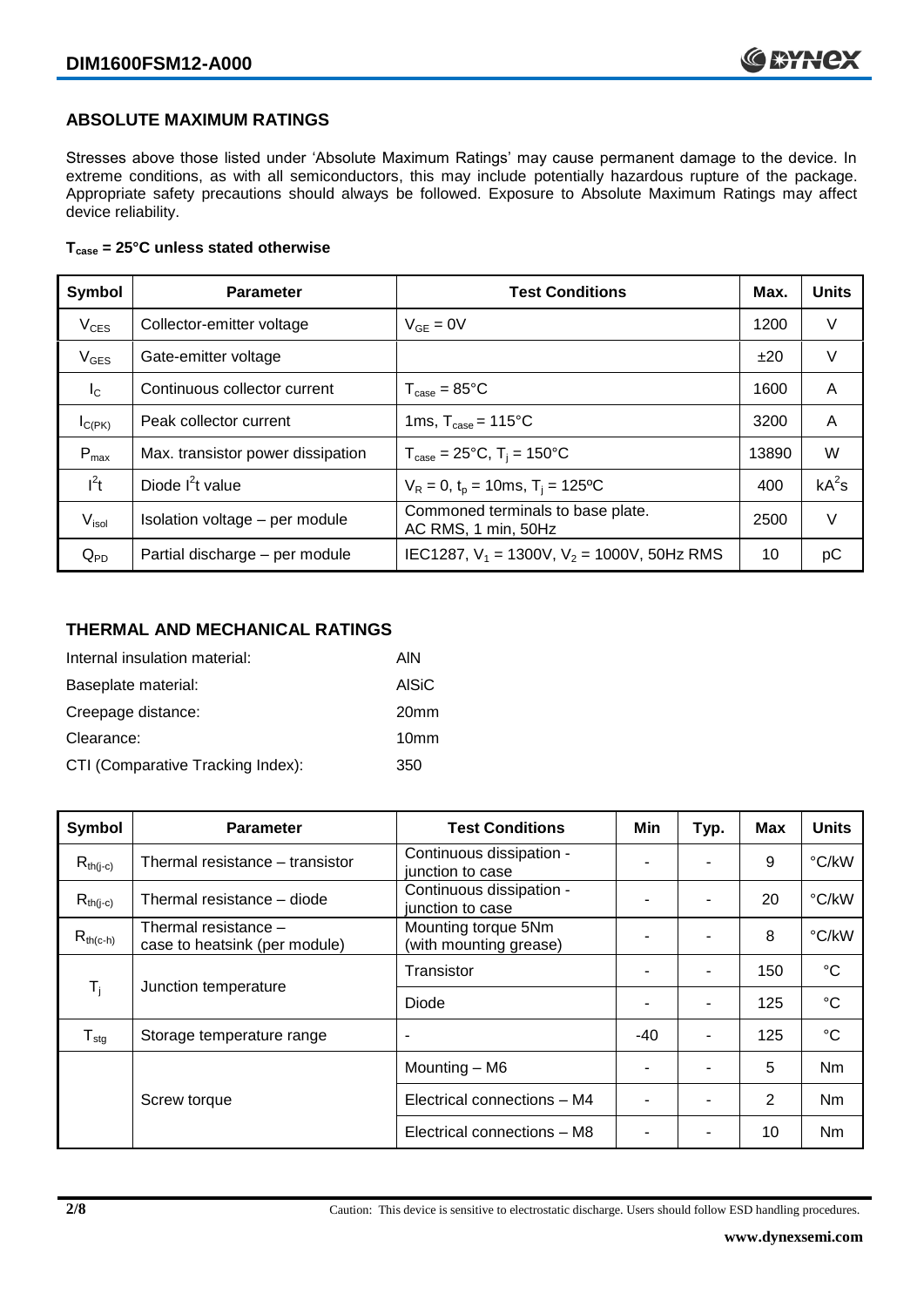# **ELECTRICAL CHARACTERISTICS**

# **Tcase = 25°C unless stated otherwise.**

| <b>Symbol</b>      | <b>Parameter</b>                       | <b>Test Conditions</b>                                                                                                                                           | Min | <b>Typ</b> | <b>Max</b> | <b>Units</b> |
|--------------------|----------------------------------------|------------------------------------------------------------------------------------------------------------------------------------------------------------------|-----|------------|------------|--------------|
| $I_{CES}$          |                                        | $V_{GE} = 0V$ , $V_{CE} = V_{CES}$                                                                                                                               |     |            | 2          | mA           |
|                    | Collector cut-off current              | $V_{GF} = 0V$ , $V_{CF} = V_{CES}$ , $T_{case} = 125^{\circ}C$                                                                                                   |     |            | 50         | mA           |
| $I_{\text{GES}}$   | Gate leakage current                   | $V_{GF} = \pm 20V$ , $V_{CE} = 0V$                                                                                                                               |     |            | 8          | μA           |
| $V_{GE(TH)}$       | Gate threshold voltage                 | $I_c = 80$ mA, $V_{GE} = V_{CE}$                                                                                                                                 | 4.5 | 5.5        | 6.5        | $\vee$       |
|                    | Collector-emitter                      | $V_{GE}$ = 15V, $I_C$ = 1600A                                                                                                                                    |     | 2.2        | 2.8        | V            |
| $V_{CE(sat)}$      | saturation voltage                     | $V_{GE}$ = 15V, $I_C$ = 1600A, $T_i$ = 125°C                                                                                                                     |     | 2.6        | 3.3        | $\vee$       |
| $I_F$              | Diode forward current                  | DC                                                                                                                                                               |     |            | 1600       | A            |
| $I_{FM}$           | Diode maximum forward current          | $t_p = 1$ ms                                                                                                                                                     |     |            | 3200       | A            |
|                    |                                        | $I_F = 1600A$                                                                                                                                                    |     | 2.1        | 2.4        | V            |
| $V_F$ <sup>†</sup> | Diode forward voltage                  | $I_F = 1600A$ , $T_i = 125^{\circ}C$                                                                                                                             |     | 2.1        | 2.4        | V            |
| $C_{\text{ies}}$   | Input capacitance                      | $V_{CE} = 25V$ , $V_{GE} = 0V$ , f = 1MHz                                                                                                                        |     | 180        |            | nF           |
| $Q_g$              | Gate charge                            | ±15V                                                                                                                                                             |     | 18         |            | μC           |
| $C_{res}$          | Reverse transfer capacitance           | $V_{CF} = 25V$ , $V_{GF} = 0V$ , f = 1MHz                                                                                                                        |     |            |            | nF           |
| $L_M$              | Module inductance                      |                                                                                                                                                                  |     | 15         |            | nH           |
| $R_{INT}$          | Internal transistor resistance         |                                                                                                                                                                  |     | 140        |            | μ $Ω$        |
| SC <sub>Data</sub> | Short circuit current, I <sub>SC</sub> | $T_i = 125$ °C, V <sub>CC</sub> = 900V<br>$t_p \le 10 \mu s$ , $V_{GE} \le 15V$<br>$V_{CE \text{ (max)}} = V_{CES} - L^{\dagger} x \text{ dI/dt}$<br>IEC 60747-9 |     | 9000       |            | A            |

## **Note:**

 $\dagger$  Measured at the power busbars, not the auxiliary terminals

 $\check{}$  L is the circuit inductance +  $L_M$ 

**Caution:** This device is sensitive to electrostatic discharge. Users should follow ESD handling procedures **3/8**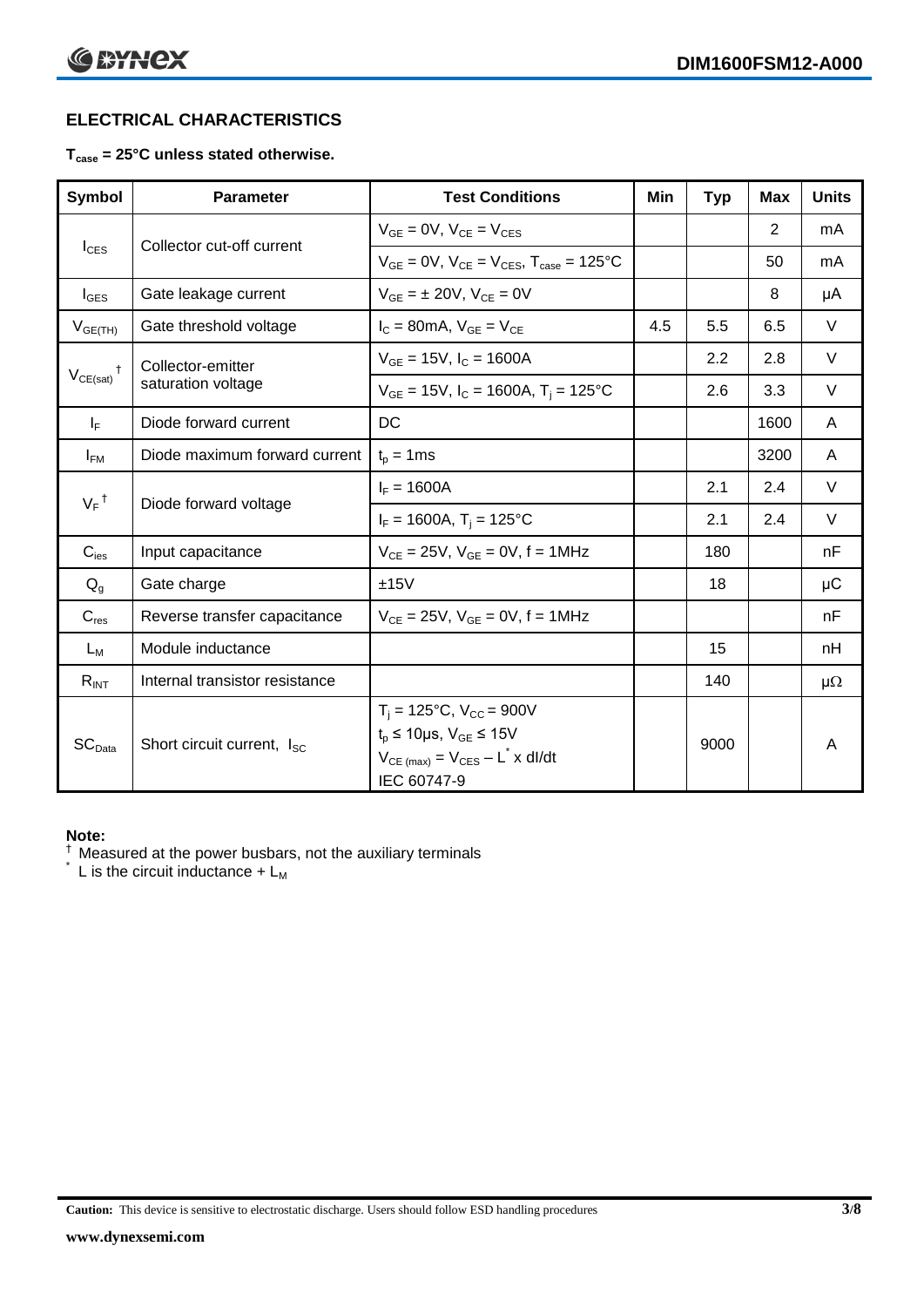# **ELECTRICAL CHARACTERISTICS**

**Tcase = 25°C unless stated otherwise**

| Symbol              | <b>Parameter</b>               | <b>Test Conditions</b>                       | Min | Typ. | <b>Max</b> | <b>Units</b> |
|---------------------|--------------------------------|----------------------------------------------|-----|------|------------|--------------|
| $t_{d(\text{off})}$ | Turn-off delay time            |                                              |     | 1250 |            | ns           |
| $t_{f}$             | Fall time                      | $I_c = 1600A$<br>$V_{GF} = \pm 15V$          |     | 180  |            | ns           |
| $E_{OFF}$           | Turn-off energy loss           | $V_{CF} = 600V$                              |     | 300  |            | mJ           |
| $t_{d(on)}$         | Turn-on delay time             | $R_{G(ON)} = 1.5\Omega$                      |     | 250  |            | ns           |
| $t_{r}$             | Rise time                      | $R_{G(OFF)} = 1.5\Omega$<br>$L_s \sim 100hH$ |     | 200  |            | ns           |
| $E_{ON}$            | Turn-on energy loss            |                                              |     | 80   |            | mJ           |
| $Q_{rr}$            | Diode reverse recovery charge  | $I_F = 1600A$                                |     | 150  |            | μC           |
| $I_{rr}$            | Diode reverse recovery current | $V_{CF} = 600V$                              |     | 750  |            | A            |
| $E_{rec}$           | Diode reverse recovery energy  | $dl_F/dt = 8200A/\mu s$                      |     | 90   |            | mJ           |

# **Tcase = 125°C unless stated otherwise**

| Symbol              | <b>Parameter</b>               | <b>Test Conditions</b>                       | Min | Typ. | <b>Max</b> | <b>Units</b> |
|---------------------|--------------------------------|----------------------------------------------|-----|------|------------|--------------|
| $t_{d(\text{off})}$ | Turn-off delay time            |                                              |     | 1500 |            | ns           |
| $t_{f}$             | Fall time                      | $I_c = 1600A$<br>$V_{GF} = \pm 15V$          |     | 200  |            | ns           |
| $E_{OFF}$           | Turn-off energy loss           | $V_{CF} = 600V$<br>$R_{G(ON)} = 1.5\Omega$   |     | 350  |            | mJ           |
| $t_{d(on)}$         | Turn-on delay time             |                                              |     | 350  |            | ns           |
| $t_{r}$             | Rise time                      | $R_{G(OFF)} = 1.5\Omega$<br>$L_s \sim 100nH$ |     | 220  |            | ns           |
| $E_{ON}$            | Turn-on energy loss            |                                              |     | 150  |            | mJ           |
| $Q_{rr}$            | Diode reverse recovery charge  | $I_F = 1600A$                                |     | 350  |            | μC           |
| $I_{rr}$            | Diode reverse recovery current | $V_{CE} = 600V$                              |     | 900  |            | A            |
| $E_{rec}$           | Diode reverse recovery energy  | $dl_F/dt = 7500A/\mu s$                      |     | 160  |            | mJ           |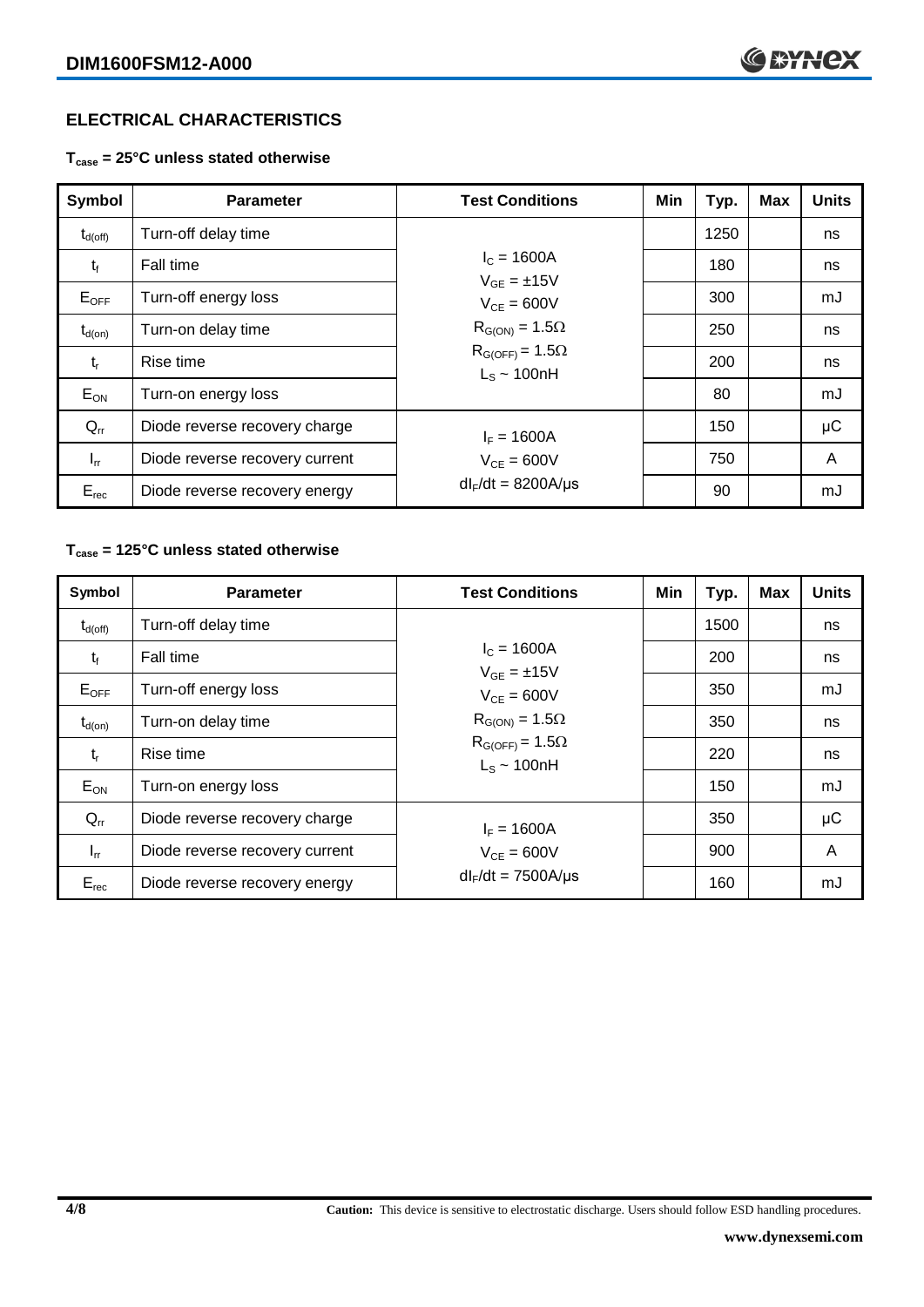



**Caution:** This device is sensitive to electrostatic discharge. Users should follow ESD handling procedures **5/8**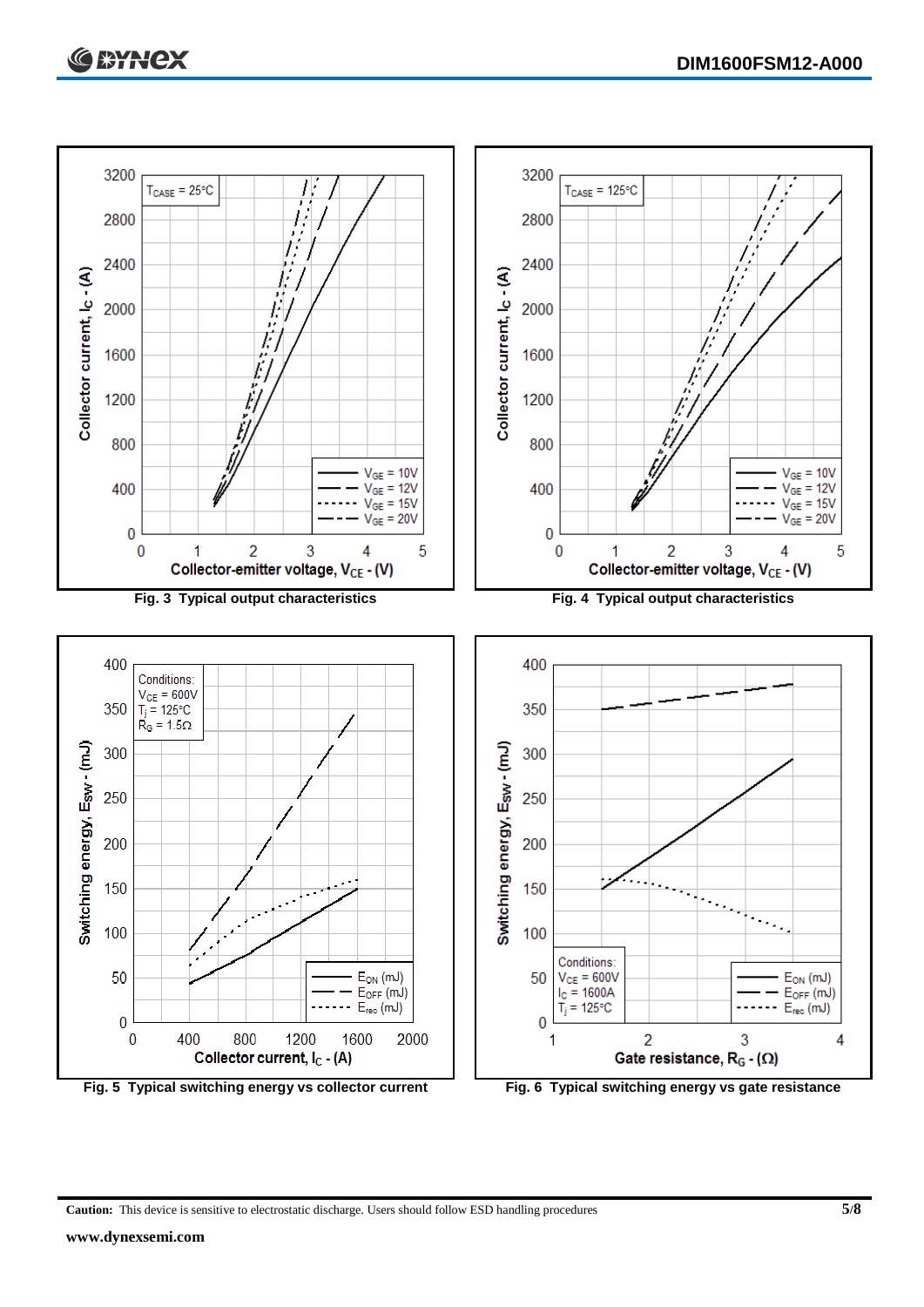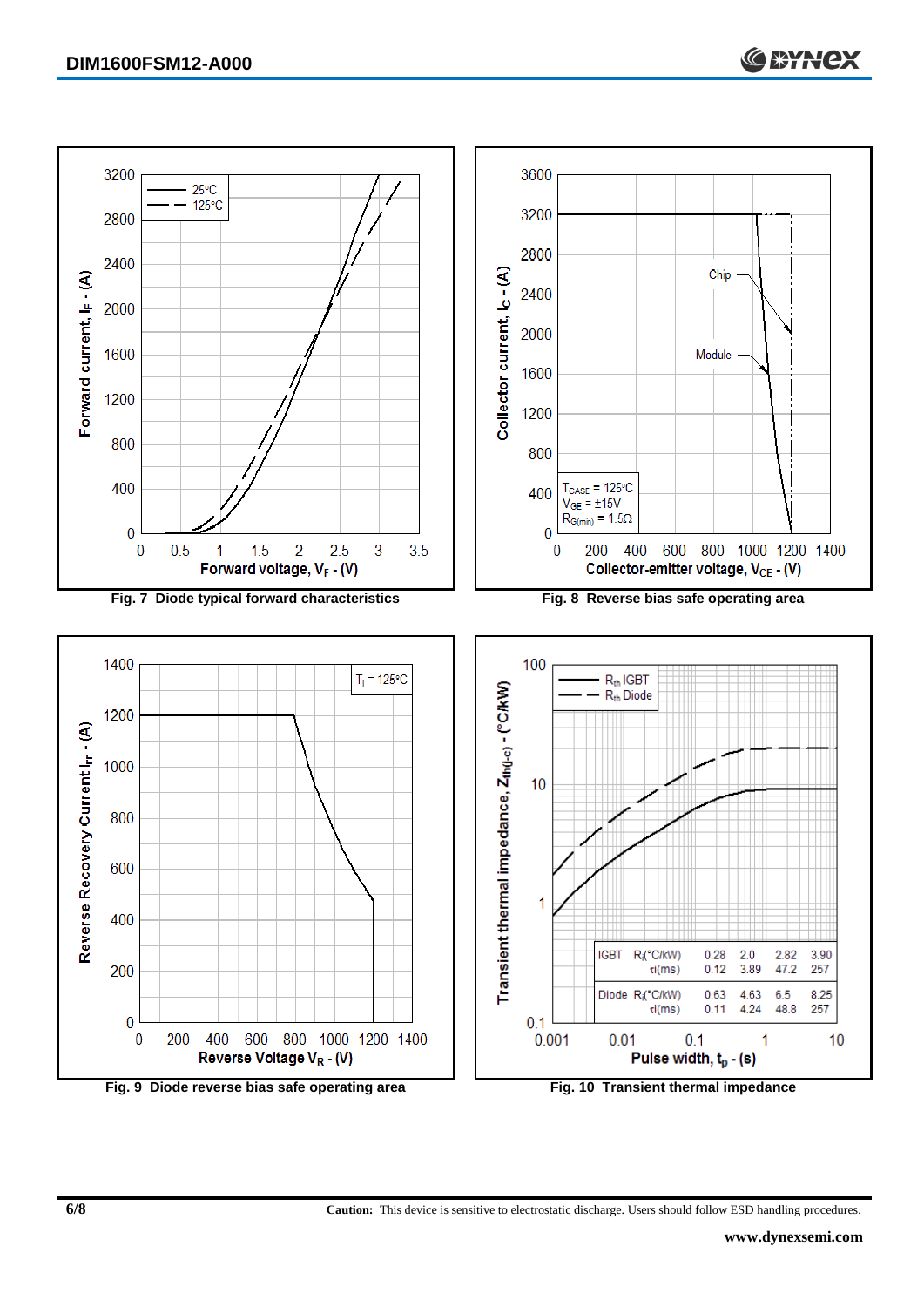

# **PACKAGE DETAILS**

For further package information, please visit our website or contact Customer Services. All dimensions in mm, unless stated otherwise. **DO NOT SCALE.**



**Caution:** This device is sensitive to electrostatic discharge. Users should follow ESD handling procedures **7/8**